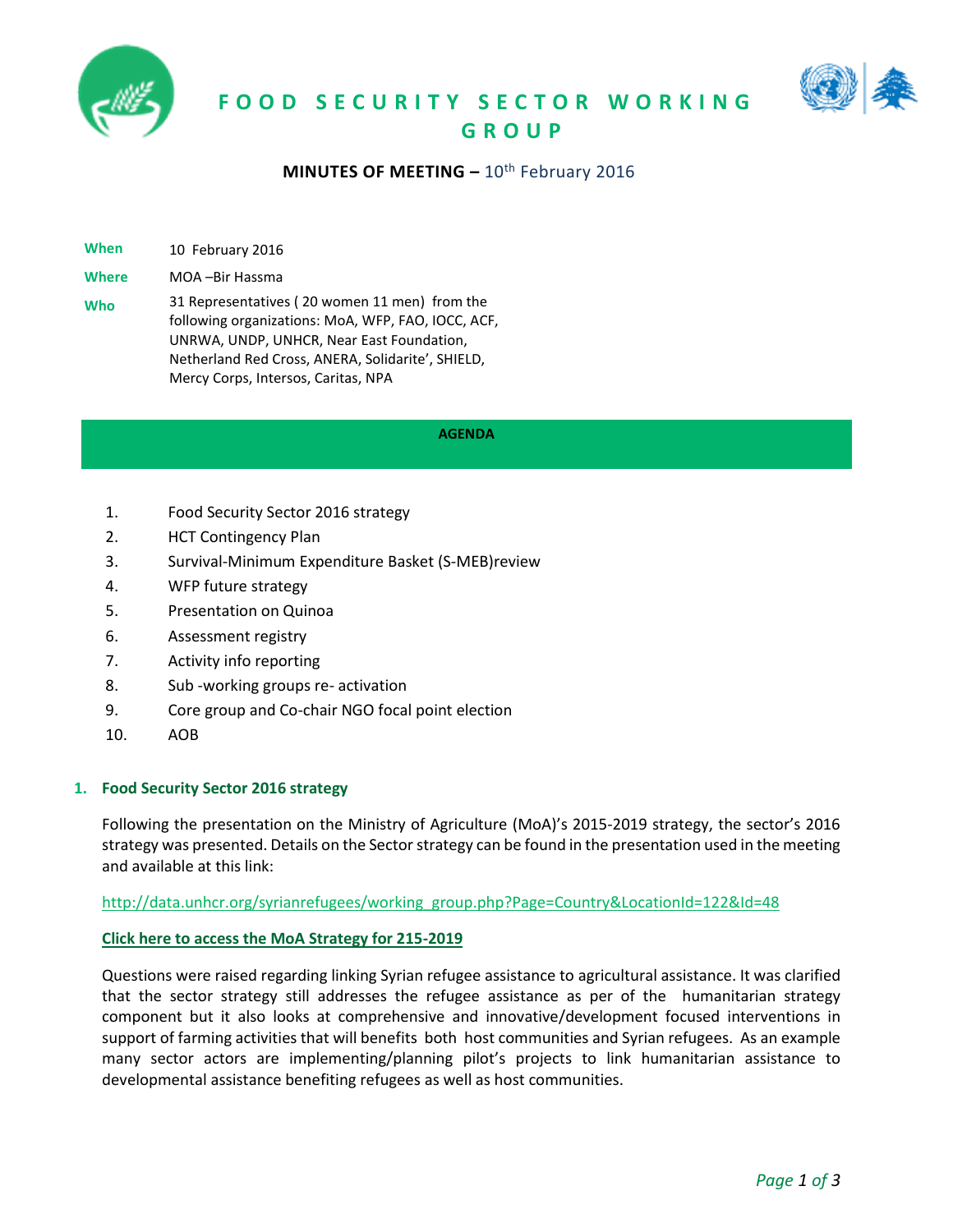



# **MINUTES OF MEETING - 10<sup>th</sup> February 2016**

# **2. Humanitarian Country Team Contingency Plan**

As a result of the work done in preparation of the Humanitarian Country Team (HCT) contingency plan, two scenarios were presented for 1) sudden influx of Syrians into Lebanese territory and; 2) internal displacement of refugees and Lebanese due to intercommunal violence escalation. This plans are the result of the consultative process done among the sector partners. Details of the plan and preparedness actions are included in the presentation used in the meeting and available at this link:

# [http://data.unhcr.org/syrianrefugees/working\\_group.php?Page=Country&LocationId=122&Id=48](http://data.unhcr.org/syrianrefugees/working_group.php?Page=Country&LocationId=122&Id=48)

It should be noted that the contingency plans of some international NGOs were not included in the presented scenarios as funding will be confirmed only when the unforeseen emergencies occur. The contingency plan is to be considered as a work in progress as meeting with relevant stakeholders are still being conducted.

# **3. Survival Minimum Expenditure Basket (S-MEB) Review in 2016**

Solidarite', as a member of the Lebanese Cash Consortium (LCC) presented the Survival- Minimum Expenditure Basket (S-MEB) review plan in 2016. The objectives of this exercise is to review and reinforce the S-MEB as well as to provide insights on future cash programming. An inter-agency advisory committee has been established and the final results of the review exercise will be presented to inter-agency groups once the process is finalized tentatively around March –April. Details of the process are included in the presentation used in the meeting and available at this link:

# [http://data.unhcr.org/syrianrefugees/working\\_group.php?Page=Country&LocationId=122&Id=48](http://data.unhcr.org/syrianrefugees/working_group.php?Page=Country&LocationId=122&Id=48)

A need to extend the analysis being conducted for the S-MEB of the Syrian refuges to Lebanese host communities was raised during the discussion.

#### **4. WFP future strategy**

In 2016, WFP will develop its 2017-2020 Country Strategic Plan. As an initial step, a Strategic Review of the food and nutrition security in Lebanon will take place in the coming weeks to look at how Lebanon can achieve Sustainable Development Goal 2 – End hunger. The Strategic Review will inform WFP's strategic plan and could also advise priority actions that the UNCT will determine as it develops an integrated UN Strategic Framework for Lebanon. The review will consist of a desk review and a consultation with a wide range of partners in Lebanon. The FSSWG members will be consulted during the process.

#### **5. Presentation on Quinoa**

FAO launched a quinoa cultivation project in Lebanon in partnership with the Lebanese Agricultural Research Institute and MoA. The project aims at making locally produced high quality quinoa available at market with a reasonable price. Clic[k here](https://www.youtube.com/watch?v=4pWZFi-uM34&feature=youtu.be) to see a video clip on the advantages related to the cultivation of Quinoa that could benefit farmers in Lebanon.

For further information related to the option of Quinoa planting please contact Marie Louise Hayek at FAO: [marielouise.hayek@fao.org](mailto:marielouise.hayek@fao.org)